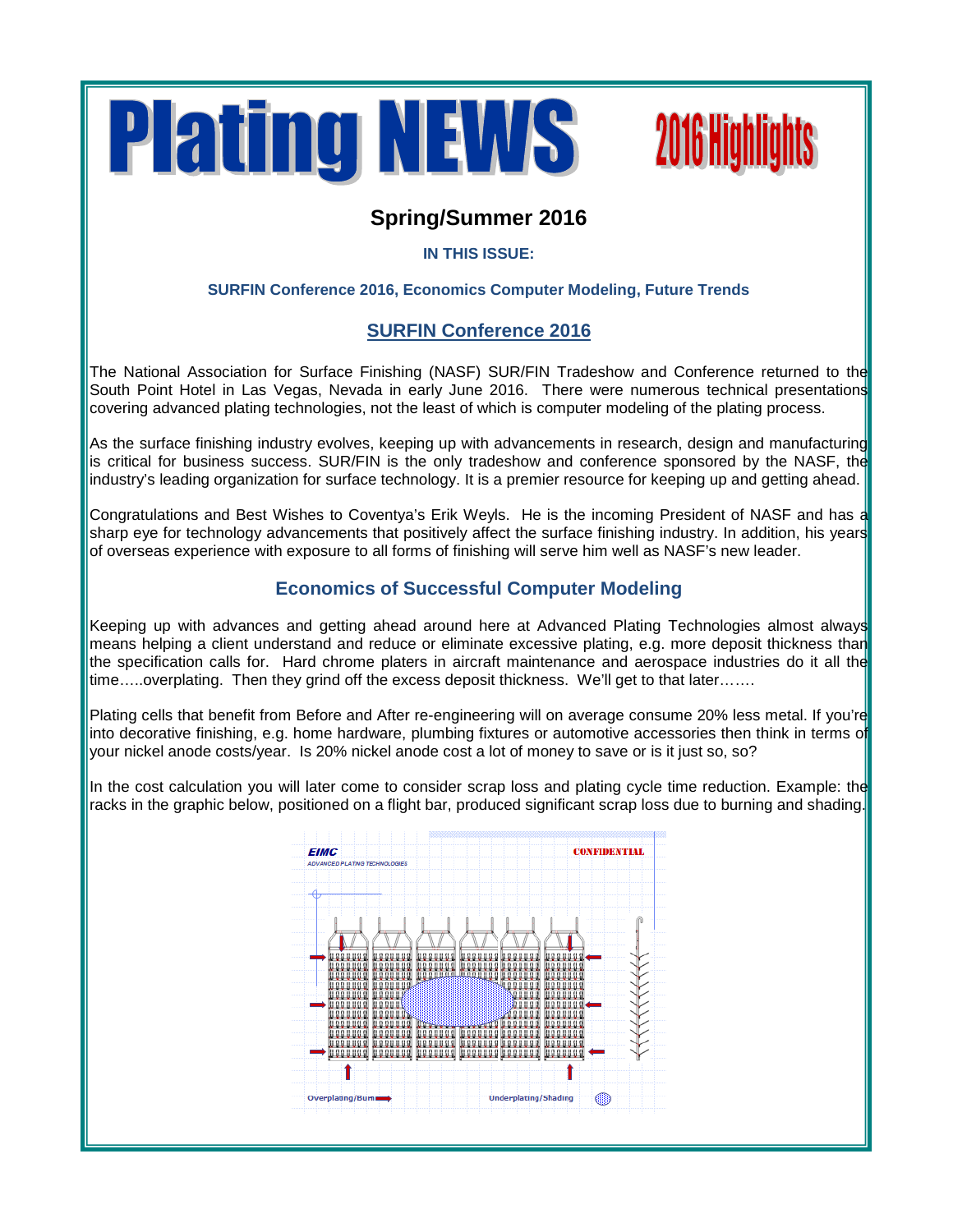# **Plating NEWS 2016 Highlights, page 2**

#### **Overplating wastes valuable resources and there are options to minimize it.**

EIMC Advanced Plating Technologies is partial to the passive method of using simple shields that block stronger current flow and redirect it to areas of the cathode that normally would receive less current. We've been gratified to know that the various technical dissertations and references at [www.smartcatshield.com](http://www.smartcatshield.com/) have given rise to innovations resulting in greatly improved plating efficiencies.

As a reminder, the "cat" in smartcatshield is short for cathode. When you selectively shield the cathode there is a redirection of plating current. If shielded correctly plating current goes preferentially away from high current density areas to areas of the cathode that would ordinarily have thin plating deposits.

One example for selective plating of printed circuit boards is seen below:



This graphic is not a detailed example of a smart cathode shield but it does point out the basic difficulty in electroplating flat cathode panels with uniform metal deposit thickness. Shield construction ensues using a pattern suggested by evaluating the plating thickness uniformity on the panel and affixing a non-conductive barrier to the rack, so positioned between the anode and cathode that average current density across the panel surface is made more uniform.

In this example the cathode exhibits the "picture frame" effect, meaning the cathode's perimeter deposited thickness is greater on the edges and thinner in the center. Using a picture frame shield goes a long way to mediating the wide range of current densities encountered in most all anode/cathode relationships.

It sounds so simple so why aren't more people doing it? The short answer is that more finishers than we realize are following these shielding and set-up practices. Plating technology advancements can become closely guarded secrets. It used to be that when something new hit the market everyone knew about it. Trade shows expos and/or association chapter meetings were an excellent source of information on the "latest". And everyone knows that vendors (any vendor) can rarely keep a secret. Not any longer…..

Perhaps this is an isolated example but it illustrates a point: one of our plating software customers, a very large finisher, asked us what it would cost to keep the product OFF the market for a year. In other words, keep the product out of a competitor's hands. We've reported this before. The "exclusivity" didn't happen of course but it shows how valuable something new can be in a highly competitive finishing industry.